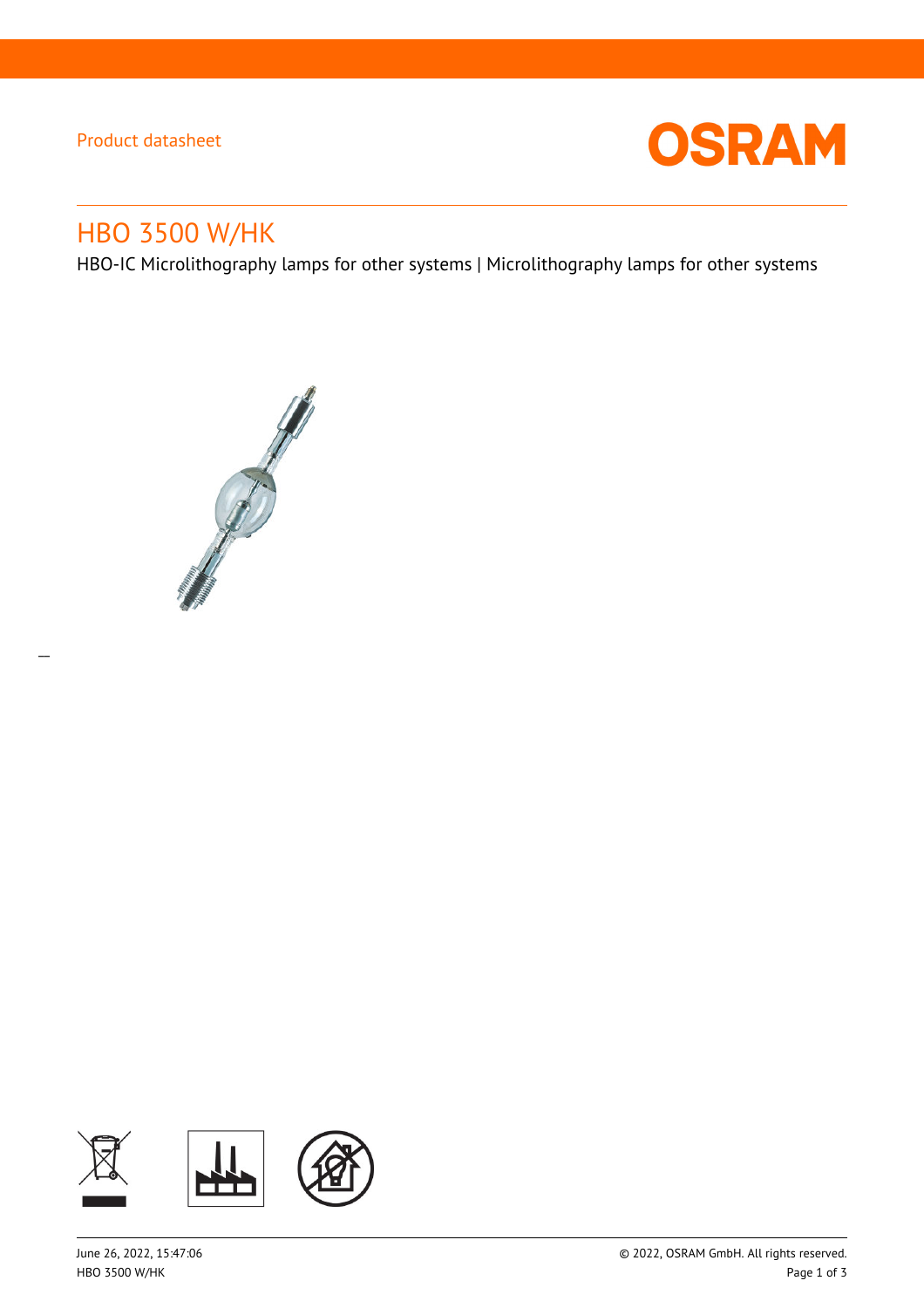# Product datasheet

### Technical data

#### **Electrical data**

| Nominal voltage        | 55.0 V    |
|------------------------|-----------|
| <b>Nominal current</b> | 63 A      |
| Type of current        | DC        |
| Rated wattage          | 3500.00 W |
| Nominal wattage        | 3500.00 W |

# **Dimensions & weight**



| <b>Diameter</b>    | 70.0 mm          |
|--------------------|------------------|
| Length             | 280.0 mm         |
| Electrode gap cold | $7.0 \text{ mm}$ |

## **Capabilities**

**Burning position Burning position** 

1) Anode on top

#### **Environmental information**

| Information according Art. 33 of EU Regulation (EC) 1907/2006 (REACh) |                                                                                                       |  |  |  |
|-----------------------------------------------------------------------|-------------------------------------------------------------------------------------------------------|--|--|--|
| Date of Declaration                                                   | 19-03-2022                                                                                            |  |  |  |
| <b>Primary Article Identifier</b>                                     | 4050300628349   4008321546197                                                                         |  |  |  |
| Candidate List Substance 1                                            | Lead                                                                                                  |  |  |  |
| CAS No. of substance 1                                                | 7439-92-1                                                                                             |  |  |  |
| Safe Use Instruction                                                  | The identification of the Candidate List substance is<br>sufficient to allow safe use of the article. |  |  |  |
| Declaration No. in SCIP database                                      | 9E83D6F9-1434-4CC3-823E-05A65726CF8E  <br>43786f93-bbf9-4419-bc65-ce101b279063                        |  |  |  |